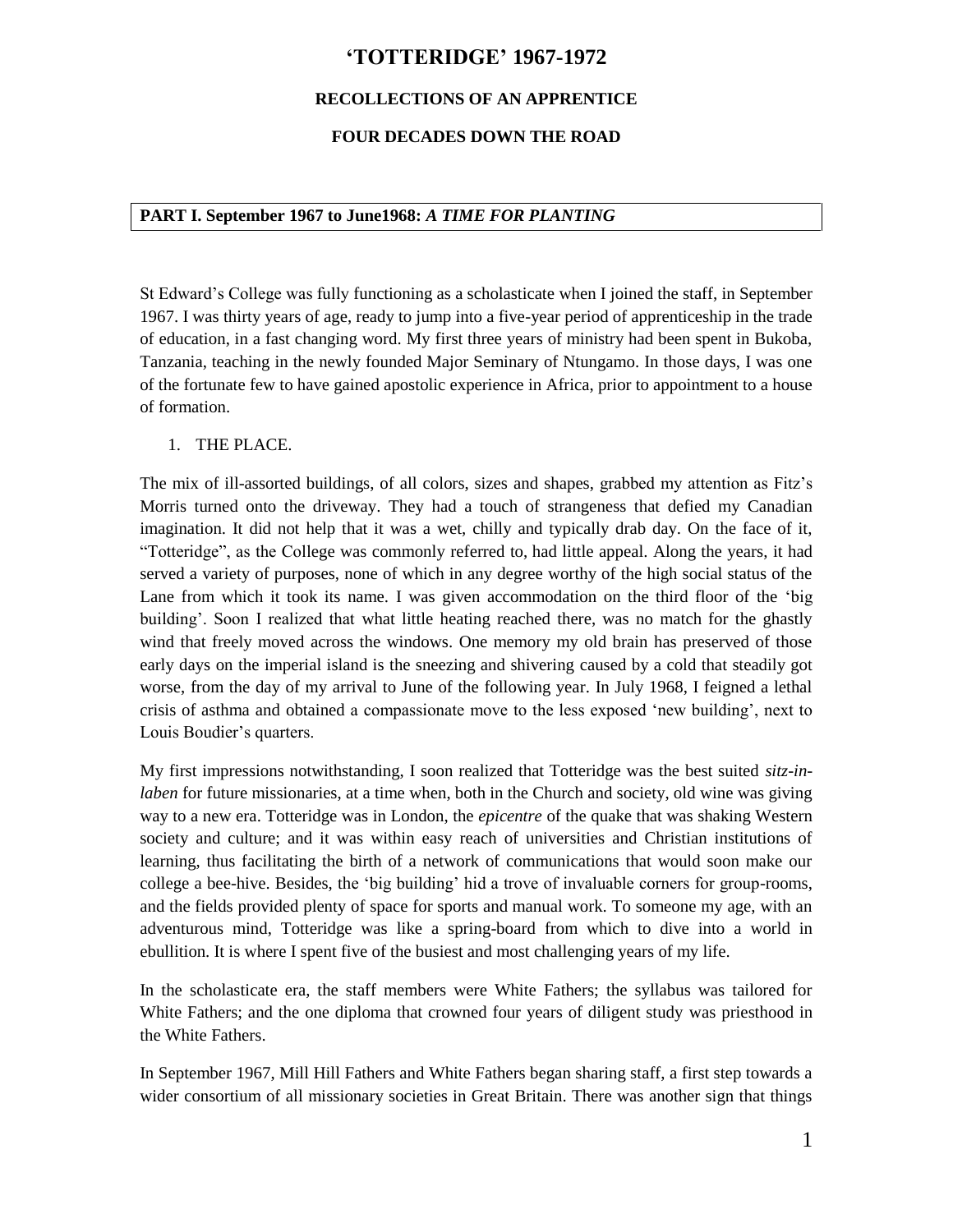were on the fast track to adjustment to the times: the presence of five Verona students, accompanied by their tutor, Fr Poda; and of as many Consolata students, one of whom Ottone Cantore, a future Scripture teacher at the MIL. They all plunged into our Totteridge community and swam with ease, for the happiness of all. – Worth making a note of, the new WF crop consisted of forward-looking young people like Don Anderson, André Filion, Peter Esmonde, Jurgen Pelz, Luigi Morell, Peter Roth, Richard Roy, Isidro Sanchez and possibly one more whose name has vanished in the London mist; all as different from one another as the Creator could possibly make them.

#### II. THE STAFF.

Our rector was Patrick Fitzgerald, better known as Fitz, a cultured man best defined by vigor and enthusiasm, a master at social relations, forever on top of the world. I have remembered him as one of the best superiors I worked with, the one from whom I learned most. He was not a man to throw himself head-first into turbulent waters, yet was prepared to hear what an alternative to the present situation might hold in store for the future. Deeply respectful of the principle of *subsidiarity*, he liberally delegated responsibilities, to staff and students alike, letting you take credit for success if you got any, but leaving you to clean up the mess if that was what you had engineered.

The old man was Johny Brown, revered by generations of students for his erudition, openmindedness, and dry English sense of humor. Events were about to reveal still another gift, the capacity to bring order and clarity to a global theological revolution at times reminiscent of the original chaos. I feel certain that, from the lodge he now occupies in the heavenly mansions, he will smile his slightly amused smile when he reads the following two lines: at the start of an era when a spot of unconventionality was becoming a sign of *being-with-it*, the students gave Fr Brown high marks for mild eccentricities that ranged from playing cricket on his own on the lawn, to learning Rahner's mother tongue by plowing through his private Mass in German.

Hans van Breugel was the Canon Lawyer, an amiable, reliable and ordered person who had the advantage of having a personality cut out for the job; he would soon become the first Dean of Studies of the MIL. He later moved to Malawi where he ended his ministry, as Regional Superior. Louis Boudier was the teacher of doctrinal theology, a task in which he excelled. To his credit, he managed to avoid losing his way into the ethereal language that is so often typical of dogmatic enunciation. In 1975, Louis died from the sequels of a motor-cycle accident he suffered in the jungle of Singida, a great loss to our Society if ever there was one. Pierre Féderlé, the most cheerful and friendly person I have ever met, was as much at ease in the class-room as he was on the rugby-pitch. He prospered in the chair of biblical studies, and was indeed a master of the trade. He also had the extra gift of spicing the most sacred of stories with humoristic anecdotes that at times must have tested the reserve of the Holy Ghost. It is known as a fact that Pierre's Guardian Angel many times jumped out of his flying Mini, and on principle kept away from the rugby mêlées that Pierre adored.

### III. THE STUDENTS.

The students? It is no exaggeration to say that we had the best of the best. If I name one, I shall have to name all. As their pictures file out of the shadows into the front-room of my ageing memory, I can't help conceding that they were all gifted, each in his own unique way, with the human and spiritual qualities you would want to find in servants of the Gospel. Inventiveness and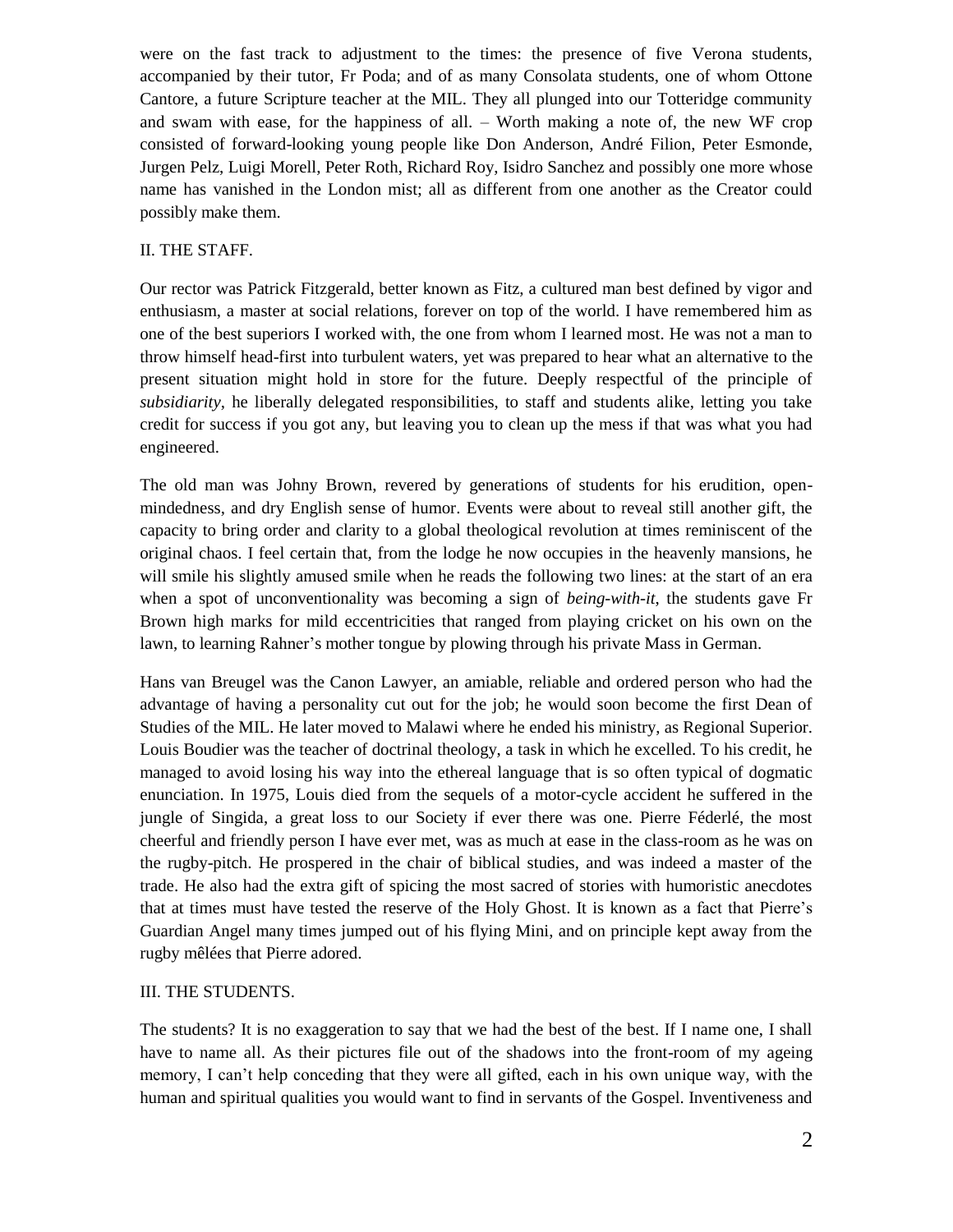creativity were highly appreciated values, and they had them in sometimes disconcerting abundance.

A detail worth noting: in those days, the task of driving the community mini-busses had an aura of prestige, and only the most reliable and law-abiding gentlemen, like Dick Schopman, Henri Menoud, Piet de Bekker, Don Anderson, André Mortelmans, Pierre Béné and John Slinger, had a chance of sitting behind the driving-wheel. One night when none of those no-nonsense guys were on duty, I took it upon myself to drive a group to the Royal Albert Hall, down-town. Finding no parking-space, I drove over a side-walk and cleverly landed the bus on a parallel lane, proud of my feat in managing to occupy the free lot conveniently kept for us by Providence. My Canadian barbarism was severely *châtié* by my *Britishised* cargo, and never again was I trusted with the wheel.

Thanks to Fitz's natural talent and experience, Totteridge had *planted* a program of education based on largely autonomous teams, finely connected into the "larger community" at the level of policy, with a minimum of staff intervention on day-to-day matters. Initiative was welcome and responsibility rewarded. There was a lot of amiable interaction among the students, while occasional clashes were promptly settled through dialogue and compromise. Community happenings were always joyful events, with troubadours like Joe McManamin and Eloy Galvan galvanising the crowd with their guitars and their lively tunes. If you imagine that a group of students were unable to run its life without the benefit of a formator's presence, please move back in time to 1967 and fly up to the Shenley group's common room -- the group that welcomed me as an unobtrusive attaché, when I arrived. André Schaminée was the commander-in-chief, and Adolf Pottrick was the venerable dean. We sometimes ran out of sugar, never of order.

Most of us came from all over the world and, by common agreement, we all spoke English – or rather, as some would say, we spoke all languages but English. Not a few natives were unnerved by our insistence on putting the stress on the first syllable of Trafalgar Square; others were horrified by the continentals' tendency to pronounce names like Greenwich and Norwich the way they are written; and of course the Chancellor of the Exchequers changed his title to that of Chancellor of the X-shakers. The winning line is attributed to a most engaging Frenchman from Montpellier, Clément Forestier. On a ghastly November morning of 1970, he over-trusted the Spirit and concluded Lauds with an improvised prayer to Our Lady, begging the assembly to throw themselves into the bras of the Blessed Virgin. I still have that vision of Her hastily flying to the sisters' convent, next door. Bingo!

ALL IN ALL… that first year went by without any major disturbance that my memory considered worth being stored up. God was in good health, the news of His death still to be announced. The students' duty to study was yet to be called in question, just as the right of the staff to have a say in the running of the College. The *à-propos* of attending daily Mass was taken for granted, and no one presumed taking a night out without informing the rector.

#### **PART II. September 1968 to June 1970: A TIME FOR BUILDING**

I. *"The Times They Are a'Changin…"*

It is best to introduce this two-year period by calling to memory the many volcanoes of epochal change that were erupting all around us, and in many instances worlds away from our Totteridge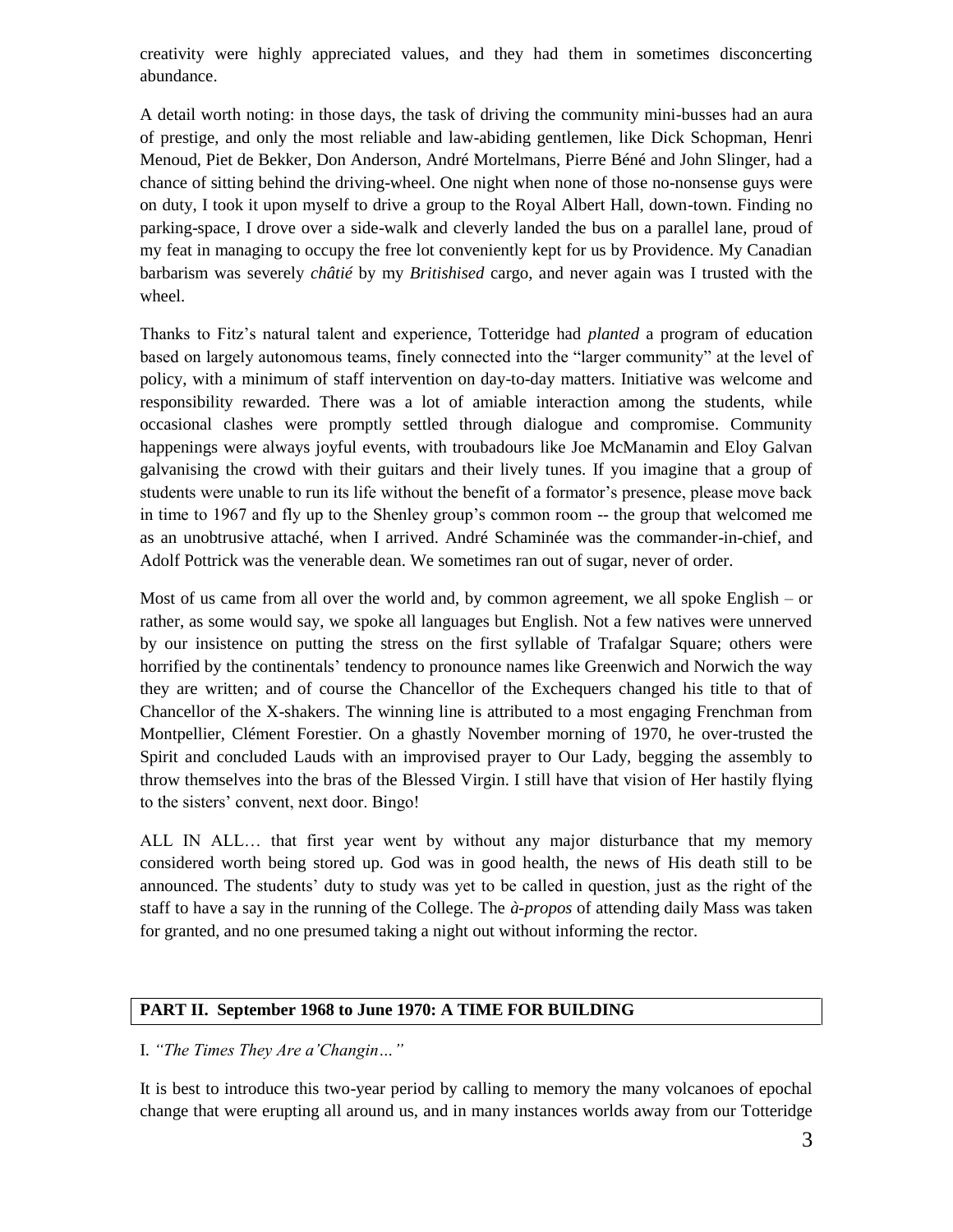skies. Their ashes began to settle on our heads in 1968. Most important were the waves set in motion by the aggiornamento of Vatican II, then reaching Catholic shores everywhere on the planet. The survival of a teacher depended on his ability to make vital adjustments in all fields, biblical, theological, liturgical, missiological, and so forth. Old textbooks were tossed into the bins, and profs had to produce notes. Not of the same magnitude, but nonetheless highly consequential for our college, was the White Fathers' Renewal Chapter held in Rome in that same year, which Fitz attended as a delegate.

Surges of that volcanic energy came from all directions: from Northern Ireland, with Miss Devlin as the Joan of Arc of the Catholic uprisings; from South America, with the artisans of Liberation Theology facing up to the tyrants propped up by the Gringos; from the USA youth, with their revolt against the war in Vietnam; and closer to home, from the then Fr Bruce Kent and his incipient crusade against nuclear arsenals, from the Beatles' rocky revolution and the Hippies' shocking fashion. Most exciting of all: the May 1968 students' riots in Paris, from across the Channel. Most abhorrent of all: the apocalyptic disillusion of *Humanae Vitae,* from the revisionist dark corners of the Vatican,

This is how Bob Dylan expressed the spirit of it all in the title of a famous song: *The Times They Are a'Changin'.*

Then, of course, there was this disturbing trend that began to cripple the steadiest of hearts: while we were encouraging young people to proceed forward on the way in, a growing number of long ordained priests and missionaries began selecting the way out. I vividly remember a newlyarrived student telling the story of how his two previous spiritual directors, desirous to secure the graces attached to all seven sacraments, had moved out to fresher pastures… "W*ould you please declare any intention of wanting to do the same, if that is what's on your mind?"* My reply must have pacified his gentle soul, for half-a-century later, he is still around, and so am I.

That's graphically what the scene was like in September 1968, when the Totteridge cast stepped up onto the platform for Act I of a world-wide recognized missionary consortium.

While taking note of the whirl-pool of commotion all around, staff and students had kept their heads; and together with their companions of other missionary societies, they would create the M.I.L.

#### II. BUILDING THE M.I.L

On the whole, that creation was an engaging process of *building* a higher education project suited to a missionary world in deep transformation. It was also one that drew the best from everyone, and whose realization was felt by each and all to be a personal and communitarian success. A healthy sense of solidarity and common purpose gradually welded together missionary seminaries formerly scattered throughout Great Britain, now sharing resources for the foundation and the running of a uniquely adapted theological college, the Missionary Institute of London.

Most missionary societies chose to have their own place of residence for their candidates. The SVD's option was to stay at St Edward's for a few years. This had the side-effect of gracing us with the company of a high I.Q., high-wired agent of change, John Prior, later to become an enterprising missionary in Indonesia. There was also Vincent Fox, as gifted in mind and spirit as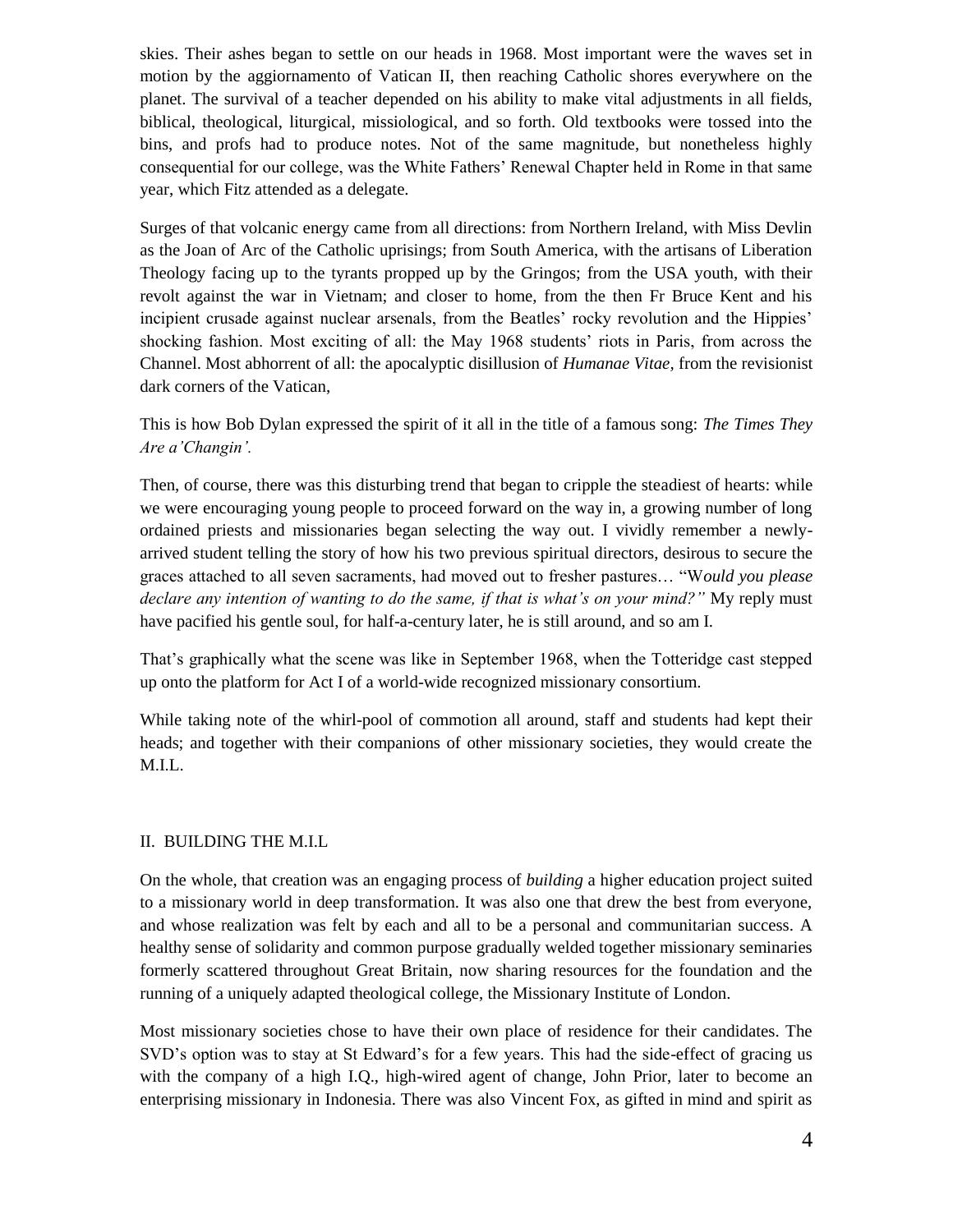he was discrete about it. Lectures and tuition were given both at St Edward's and the Mill Hill Colleges. Soon the M.I.L had an Executive Council, the exact name of which I do not recall. Its first president was a Spiritan missionary; the Dean of Studies, our Hans van Breugel. Gerry Rathe, another one of our ranks, was chosen to be the Executive Secretary. Gerry was the Godsent manager entrusted with keeping us all on course during the first crucial years of the M.I.L's existence. He was a born organizer, an efficient executive, *but* not a person to be easily impressed upon to drop any of the brilliant ideas, that his brain kept generating.

A Students Body was formed, which had the temerity of electing André Schaminée as its first president. Those blessed with at least one encounter with this sturdy Dutchman will not be surprised to learn that he instantly went on from there to claim and obtain the right to be duly informed of all the deliberations of the Executive Council. Something like sitting on that Council, albeit from a safe distance. A time-bomb that by God's grace never exploded.

From September 1968 to June 1970, the destinies of St Edward's and of the M.I.L. became so deeply intermingled, that differentiating between memories of the one and memories of the other is a tricky undertaking. For instance, September 1968 saw the arrival of two new staff-members at St Edward's: one a well-known canon-lawyer with years of teaching experience at Kipalapala Major Seminary, Egon de Bekker; the other, Hans Schrenk, fresh from the Biblicum. Egon, unable to adapt to the ways of the M.I.L, would regrettably not last long on our staff; Hans became a star on Day I of his appearance in the class-room, and St Edward's remained a pied-àterre to which he regularly returned, until it closed.

While keeping the focus on 'Totteridge', let me relate a few meaningful events that nonetheless owe some of their appeal to the M.I.L.

### III. STORIES THAT MAKE HISTORY

### 1. THE VMM AT 'TOTTERIDGE'

The VOLUNTEER MISSIONARY MOVEMENT first sent volunteers to Uganda in 1969. My mind has failed to keep proper records of names and dates, but I seem to remember that, in early1968, collaboration was already being planned between Edwina Gateley, the founding director of VMM, Gerry Rathe, the Secretary of the M.I.L, and Fitz, the rector of St Edward's. The first VMM training-course was held at Oak Lodge, and I think it was in the fall of 1968. For the joy of all, meals were provided at the College, in such a way that a sense of community overriding even the gender barrier animatedly developed under our roofs.

The important place of the laity in the mission of the Church, underscored by Vatican II, could not be more dramatically expressed than by this work of cooperation between two forwardlooking missionary institutions, founded at about the same time. The experience was more than a local success story; it initiated a spirit of collaboration between religious and lay missionaries that would gradually produce good fruits everywhere.

#### 2. THE SHORT-LIVED OPTION FOR THE 'B.D.'

It was felt from the beginning that the Institute should provide some type of university recognition for its course of studies. In 1968, St Edward's independently took the step of sending three of its newly ordained missionaries to St Paul's, Ottawa, where they could take a Master's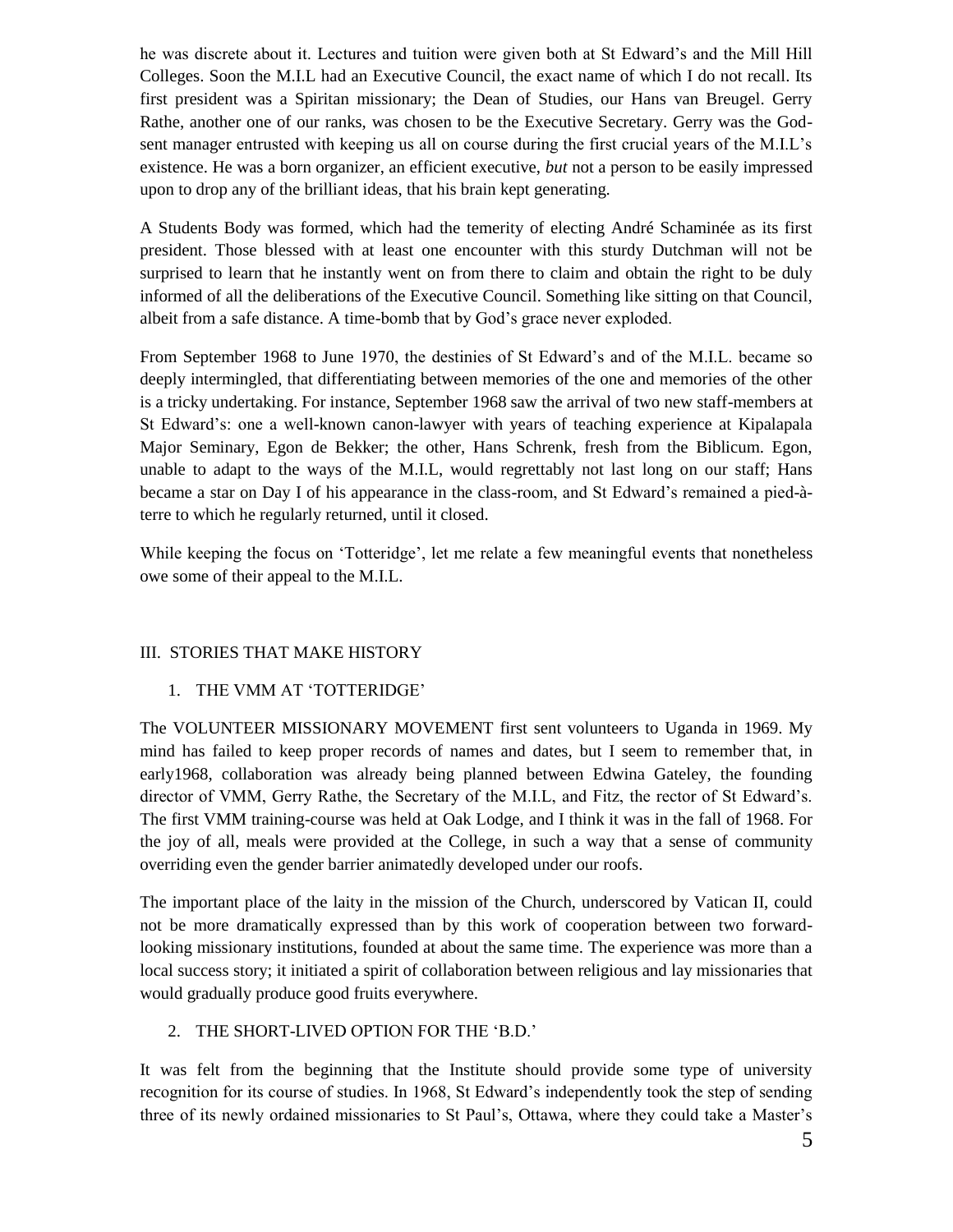degree in Theology. They were Henri Menoud, André Schaminée and Xavier Plissart. The experiment was successful, even though the stories those gentlemen are reported to have told about *living life in peace* in wild London shocked some of the locals. In 1969, the M.I.L. made arrangements for some of its students to qualify for the B.D. of London University, as external candidates. Few of our WF students applied, fewer succeeded. That initiative soon proved to be a blind alley, for it took the students away from missionary concerns.

The lasting solution had to involve a complex agreement between a university and the M.I.L. If my memory serves me well, some time in 1990 (or was it 1991?), we got good news: Louvain University would welcome the M.I.L's request for affiliation. It took a couple of years for a form of it to be granted, but the result was well worth the delay. In the mean-time, a new syllabus of Studies was produced, the fruit of intense teamwork by the M.I.L.'s staff.

### 3. MASTERS ON THE SCENE

Because of its missionary orientation, and a number of registered students exceeding that of any Seminary in Great Britain, the M.I.L. quickly got known as an important theological centre. A result of our good name was the willingness of the greatest scholars of the day to give their contribution in the capacity of invited guests. For instance, the course on Social Anthropology, given at St Edward's, gained the students' attention thanks to a lecture by the famed author of researches on the Nuer and the Zande, E.E. Evans Pritchard. We also had a short series of lectures by Mary Douglas, author of a *must-read* of the times, *Purity and Danger*. Being a fervent Catholic, she warned post-Vatican II enthusiasts against equating ritualism and ritual, and throwing out inherited *devotions* as un-enlightened old-women stuff. Hers was a wise warning, hardly less topical today, than it was then.

Here is a delightful story that fits in well in this context, one that signaled the kind of course things 'ritual' would follow. In 1967, few questioned the habit of wearing the *gandoura* for daily Mass. In 1968, by silent consensus, the *gandoura* was out, and in came a suitable set of shirt and trousers. In September 1969, John Gould unceremoniously walked into the chapel, dressed in jeans and a sport-shirt. That was too much for Fitz and at breakfast he exploded: "not over my dead body". Fitz is still alive, and so is the no-religious-sign-please fashion, set up on that day. It marked the entry in orbit of what I jokingly call the iconoclastic generation, still influential today.

### 4. ANGLICAN CANON MEETS CATHOLIC CARDINAL

The author of the classic *Primal Vision*, Canon John V. Taylor, future bishop of Winchester, then General Secretary of CMS, became a regular friend of our College. I remember one visit when he expressed the desire of joining us for the celebration of the always well-attended Monday evening Mass. My guardian angel, being away on heavenly duties, failed to tell me that Cardinal Heenan, animated by a lesser degree of friendliness, would also be visiting, and would be the main celebrant. Suddenly, all lights turned red, and there followed a frantic exchange of phone-calls between the archdiocesan chancellor and Fitz, ending with this compromise: Canon Taylor would sit far enough from the concelebrants for Almighty God to clearly see there was no *communio in sacris*; he would also, for fear of scandal, abstain from Holy Communion. Thanks to those clever dispositions, God's blood-pressure remained stable throughout the Eucharist, His Eminence's princely dignity was safeguarded till the *Ite missa est*, and no head was knocked off on arrival at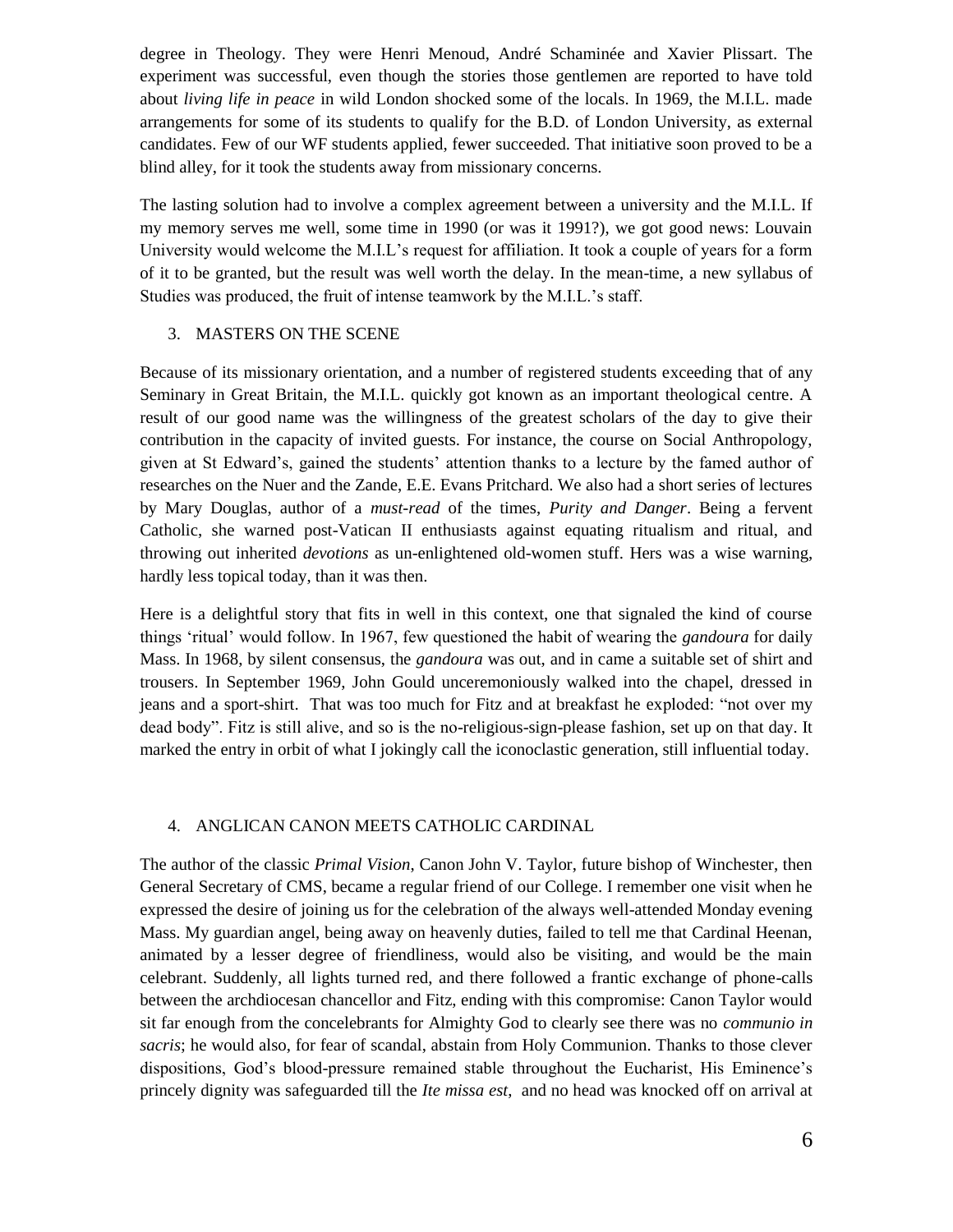the sacristy. That's when my Guardian Angel jetted back to my side. He had watched the whole scene from above and found it mightily entertaining.

### 5. PRECURSORS OF JUSTICE AND PEACE

Mention must be made here of Douglas Hyde, former news editor of the communist paper *Daily Worker*, who for several years enlightened us all on the tricky workings of social change. Patiently, he revealed the intrigues taking place behind the political scenes of the world. He became a good friend of mine, no less than a revered master, and I am certain many others could say as much.

We also had heroes of anti-apartheid coming to share their experience with us. Archbishop Ambrose Reeves, expelled from South Africa after he sided with the rebellion of Sharpeville, made a lasting impression on all, because of his personal holiness and dedication to justice. Bishop Trevor Huddleston, also a hero in South African history, and a member of the Resurrection Community, *conscientised* many of us on the duty to take an active part in fighting the apartheid regime. No wonder if some of our dedicated young men like Quentin Lowe and Jurgen Pelz took up the challenge. They became regular attendees at demonstrations calling for an end to the enslavement of the Third World, and staunch opponents of structural discrimination anywhere. Jurgen, who managed to collect a B.D. while taking on all the enemies of peace and justice in the First World, *était de tous les combats.* It is to such as these two that I owe the privilege of repeatedly offering a pacifying Gospel to sections of the university elite bent on pulverizing the ignoble capitalist multinationals*;* guilty, however, of convincing me to join in one or two lively marches that ended with *fracas* at Trafalgar Square. "*Non, je ne regrette rien".*

Years before the art of networking became the fashionable thing to do in missionary *praxis*, our students were already masters of it. Regular friends probably counted in the hundreds; heading the list, John Feeney, our bursar, and his wife; Ted Castle, a Methodist pastor; Charlie Dawson, a police officer. You could never guess *who was coming for supper*. One evening, Cliff Richard showed up for desert, and a concert was improvised in the community rec-room. How had this rising star found his way into our midst? No one on the staff could say for sure. As always in such situations, the nebulous information was posted directly to Heaven, part of the package marked 'for God's eyes only'.

### 6. CHRISTIAN ETHICS IN THE NEWS

Then, in the spring of 1970, if I remember well, on behalf of the M.I.L., St Edward's housed the annual assembly of the Moral Theologians of Great Britain. Those were the days when the Pope, the unfortunately much maligned Paul VI, actually welcomed and even solicited the contribution of theologians, even though he did not feel constrained to follow majority views. For a full weekend, we had around the college scholars from all over the country, freely sharing on subjects which today nobody would dare to touch with a tooth brush. Among the leaders of the assembly were brilliant young theologians who have since become highly respected scholars in the field of Christian Ethics, Kevin T. Kelly, Gerard Hughes and Jack Mahoney.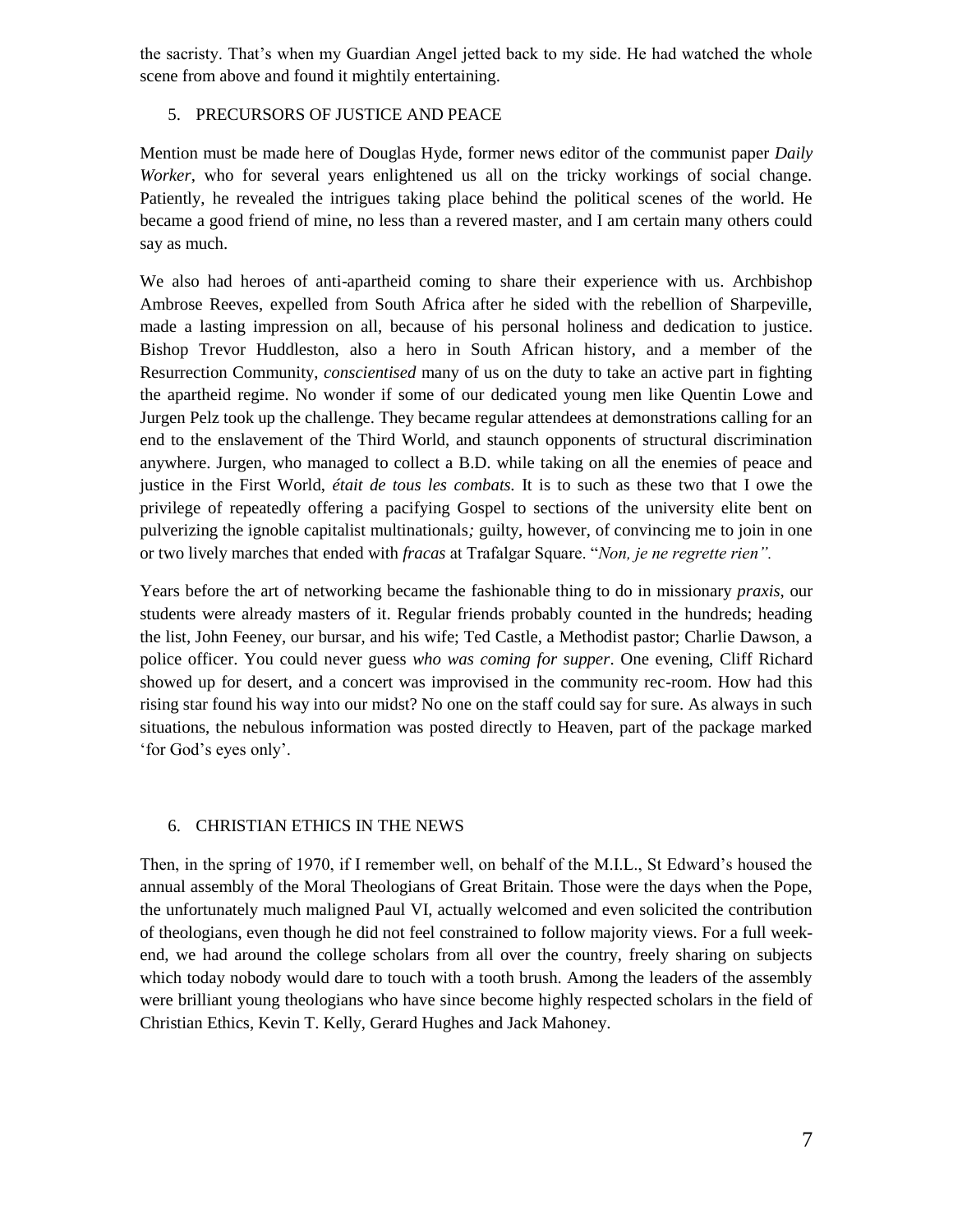#### *7. ERRARE HUMANUM EST*

With the M.I.L bravely sailing on those heavy seas, it was inevitable that contrary winds would on occasion disturb the still fragile balance of the ship. It is with sadness that I remember one such happening. To understand it, you must bear in mind that, in those years, for Enneagram No 2 characters like me and other *weaker-than-the-world* human beings, the experience of walking into a full class-room on a Monday morning did bear some resemblance to that of the gladiators of old running into a packed Coliseum on Emperor's birthday. It had become a prerogative of the students to make an appraisal of the performance of their teachers, once a semester. At the end of Fall 1970, a young SMA Father, new in the ring, was like me anxiously awaiting the day of reckoning. What would it be? Thumbs up? Thumbs down? I was given a reprieve; he was instructed to radically alter his method of teaching. Backed by a well-earned experience of survival, I advised against extreme measures; *"Be content*, I said*, with what change will keep you in the race".* He panicked, turned around and aimed at the bull's eye. By the end of the following term, his marks were down to approximately the level then enjoyed by Harold Wilson in Parliament. He got a shock, quit teaching; and a year later, the priesthood as well.

It was an unfortunate event; one, however, that stimulated reflection and positively influenced the process of education. The few hard-liners who had chosen that occasion to flex their muscles were told off by the largely wiser majority, and from then onwards the Student Body learned to put up with teachers doing their level best.

In passing, let it be said that the wider majority alluded to above, had nothing to do with the stereotyped passive mass that is content with doing what the boss asks; they were intelligent participants in the commitments undertaken by the community, gave priority to the value of prayer, and were quite capable of leading the way in coping with the ongoing waves of change. What marked them was their willingness to let the Gospel introduce them to a revolution that is called *metanoia*, one that begins at home and remains all along inspired by charity. Here is an opportunity to thank God for the wise and devoted senior students we had at St Edward's throughout those years, all of whom would eventually be entrusted with great responsibilities in the Society, John MacLean, Henri Menoud, John Slinger, André Simonart and Joseph de Bekker.

#### INTERLUDE

Summer 1970 was to provide the staff of St Edward's with an event that would serve as an apt transition between, on the one hand, a period dominated by satisfaction for work well done, and on the other a season marked by worry over a number of critical choices demanding attention. Stanley Kubrick, a consummate gentleman, was shooting *Clockwork Orange*, one of the most celebrated films of all times, whose subject was the changing *mores* of the London streets. He had set his sights on our 'Totteridge' as the most suitable site for the youth penitentiary, from which to extract his terrifying leading character, *Alex*. The students were on vacation, the fee was good; why not? It would be fun to watch the crew in action anyway.

We got more than we had bargained for. Some of the film's most memorable scenes were shot away from public sight, in the rooms of the big building… a good thing we did not suspect what the crew was up to. Then, there was Malcolm McDowell, who played Alex. One morning when I was trying to get my thoughts together, he kept shouting the same script for hours, right next to my office. I came out, jokingly suggesting I could substitute if he should lose his voice. He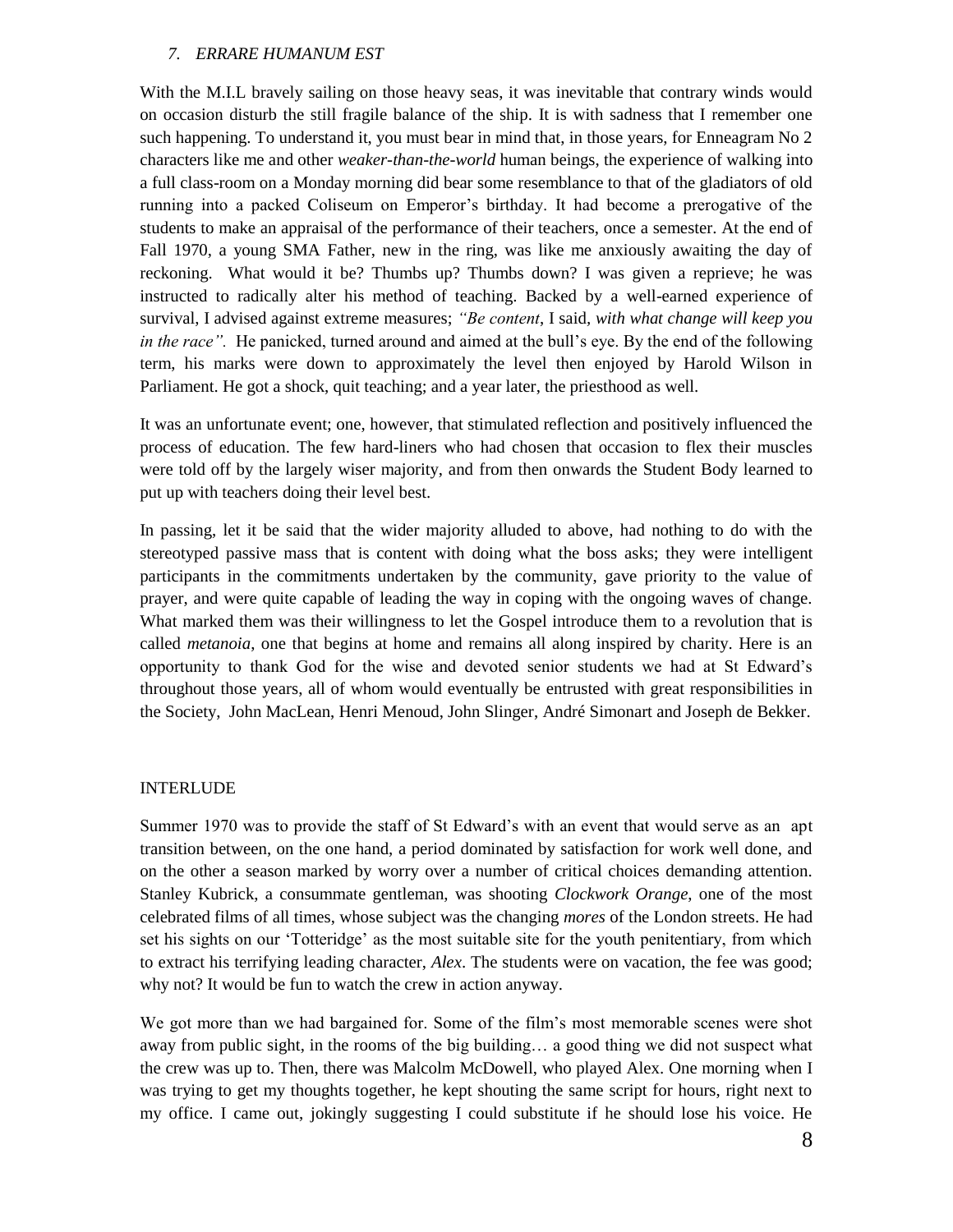produced a Windsor uneasy smile. Little did I know that he was about to become one of the most famous actors to have made it to the podium, at a time when stars were filling the sky.

### **PART III. September 1970 - June 1971: A TIME FOR TEARING**

With the return of the students in September 1970, signs of trouble ahead soon became manifest. This time around, however, everyone sensed that a lot more was at stake than anti-conformism. We were hardly three weeks into the term that relations between staff and students, as well as within the students body itself, became *thick like glue*, to quote an expression I remember using at the time.

#### 1. THE *ANTI-WHATEVER-PLATOON* ON THE MOVE

We would soon know what the dark forces were that would make our lives somewhat miserable: unpleasant overdoses of zeal for religiously-dressed political goals, mostly carried across the Channel by students-with-a-cause. In my jargon: the *anti-whatever-platoon*. That cause could be as vague as insurgency against 'institutions' of any sort. It could also ring the bells of class warfare, as when someone raised waves of indignation against the feudal custom of having the exploited itinerants sip their tea at the door of our lordly mansions. If the cause originated in the USA, it was likely to be energized by the youth's anger at Richard Nixon and his conduct of the Vietnam War. If it had grown in Spain, the devil to be hanged was Franco. -- In truth, a rally for radical social struggle strangely felt out of place when the enemy was the political establishment of Great Britain, or the governing structures of St Edward's and the M.I.L… but who cared?

I did not relish the prospect of finding myself associated with the bourgeois class; still less did I fancy crossing the line into proletariat territory whenever I needed to contact a student. Undercurrents of conflict caused waves of misunderstanding to disturb the surface of daily living, without anyone being clear as to what the causes for friction actually were.

Gradually, we came to realize that the key to our puzzlement was concealed in the heads of the above referred to *students-with-a-cause*. They had been bolted into motion by students who, in earlier years, had been brainwashed into rebelling against any regime that bore a similitude to their own national tyrannies. I remember identifying the main items of that brainwashing operation, and verifying them as parts of a common framework absorbed by each. Needless to say, I have since remained suspicious of the 'formation' approach to training, one reason being the inherent danger of shaping the students minds according to a *formator's* convictions, no matter how outstanding his virtues.

#### II. A CRITICAL POINT IN THE WORKINGS OF EDUCATION

What we had to live through was, in fact, a classical turning-point in the process of education, provoked by a few students unable or unwilling to set reasonable barriers to their expectations; personalities who at some point must be invited to choose another road. Such a crisis is painful, but for the students who are in their true vocation, it is rewarding. It demands the tearing away of unrealistic dreams no less than of obsolete visions, and the implementation of disciplined planning and responsible freedom. It can be an instructive experience for an educator familiar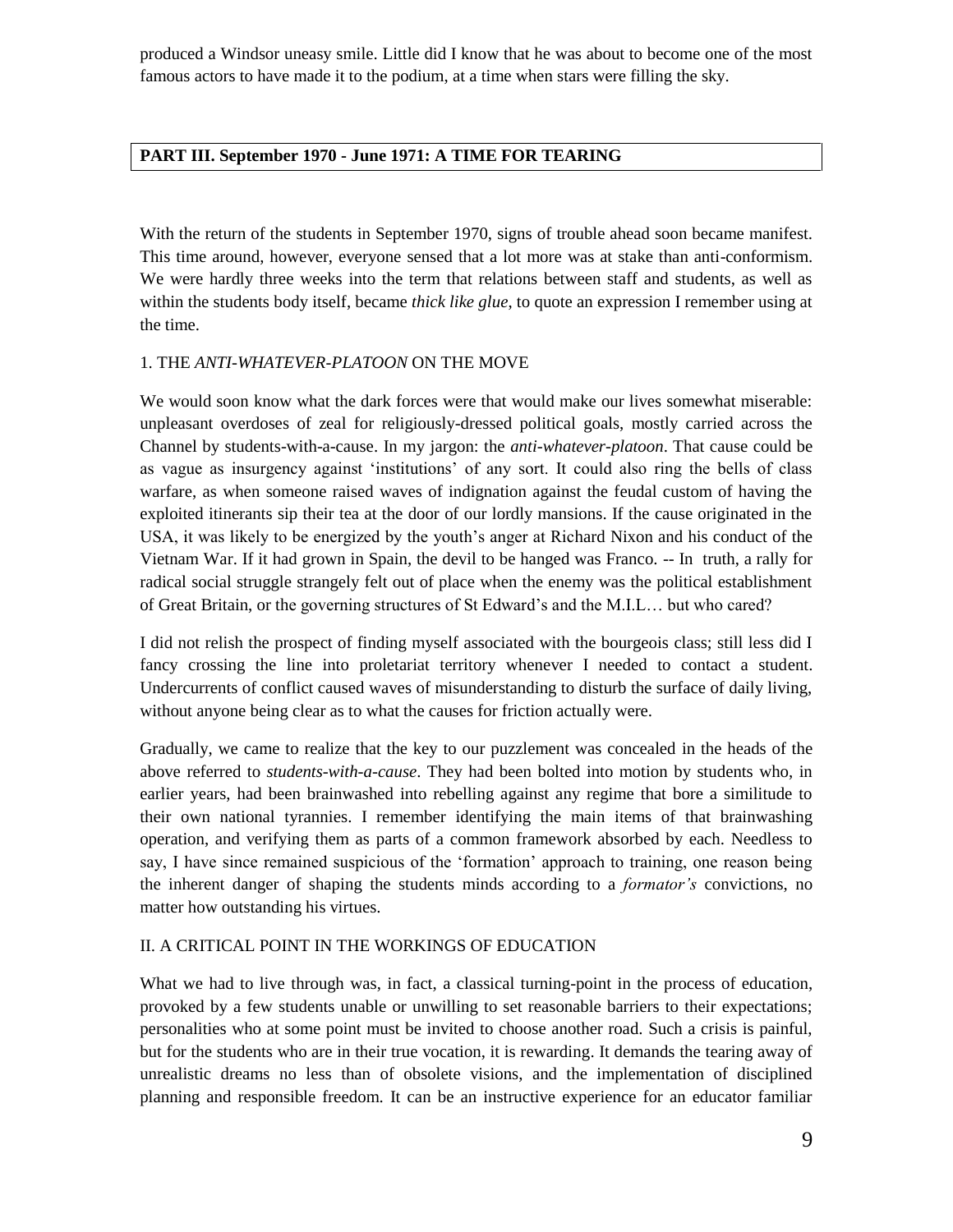with the idea that labor is close companion to birth, but a frightening one for someone used to feast on untroubled continuity.

In any event, for a staff in that kind of situation, the vital question becomes: *Where do we set the limits?* You don't want to object to a liturgical reading being occasionally borrowed from Saint Augustine, but what if one day you are treated to a page from Mao Tse Tung's Red Book? You are welcoming to an evening of charismatic prayer shared by students and sisters, but what's your reaction if on getting there you find that Act II is a dancing session on the sisters' holy floor? What will Act III be like?

### III. A TELLING STORY

Here is my favorite illustration of the pain you can feel, torn as you are by sympathy for the other person's point of view, and the obligation to call off his bluff.

Most staff and students loved their 'Totteridge', its few ugly warts notwithstanding. One day, we learned with surprise that some of the students were lobbying for an alternative form of accommodation: apartments in town, please, each one large enough to accommodate a team. No thought had been given to such ungodly matters as cost, or the way teams were to relate to each other and to the staff. We prudently agreed to hear the arguments of the lobbying group… but what we got was a vociferous encounter that saw contradictory views being pitched around the hall, with hardly any amount of listening gaining a hearing over the noise. We discretely resorted to the most effective strategy ever designed on earth to resolve such impasses: the one the French call *noyer le poisson,* that is to say: let the crowd talk, shout, discuss and argue at will, until they are drowned in their verbal flow. It took two months for the trick to produce a last gasp, but it worked admirably.

### IV. LEARNING THE HARD WAY

Victory did not however come that cheap along the whole list of engagements planned by the extraordinary fertile minds of the Opposition. We sagely avoided head-on collisions, but nonetheless took seriously the need to part ways with the few characters that would not budge. They were quietly advised to move to fields where their fervor for reform could better serve the Kingdom. They did so… except one who required several weeks of repeated and insistent *bye byes* to get our message; that one would in due time make a career in the revolutionary trade in the country he hailed from.

Understandably, departures multiplied as Lent progressed and the Great Passage drew closer, with a degree of consternation being registered in some quarters. One morning, we found the following announcement on the large notice-board of the dining-room: *Would the last one to leave please shut the windows?* My Guardian Angel promptly blew the whistle and revealed the name of the culprit, but it seemed wiser, at the time, to hold my tongue. That was not the only occasion when discretion proved beneficent. There was that bright Sunday morning when a student asked for a lift to Whetstone. I delivered him at the main pub where, I learned, he had a job washing glasses. I kept my reaction to a low *"Oooh…".* He would later be in formation and did marvels. There was that moonless night too, when this guy imperiously gestured me to stop as I drove into the courtyard. One pint too many, I thought, to cap an energizing evening of pastoral activity. He was singing Schubert's *Ave Maria* in multiple voices, all the while claiming the entrance to the students' building had been moved to another, secret location. I kept my counsel, on the ground that learning from mistakes, can be a shortcut to wisdom.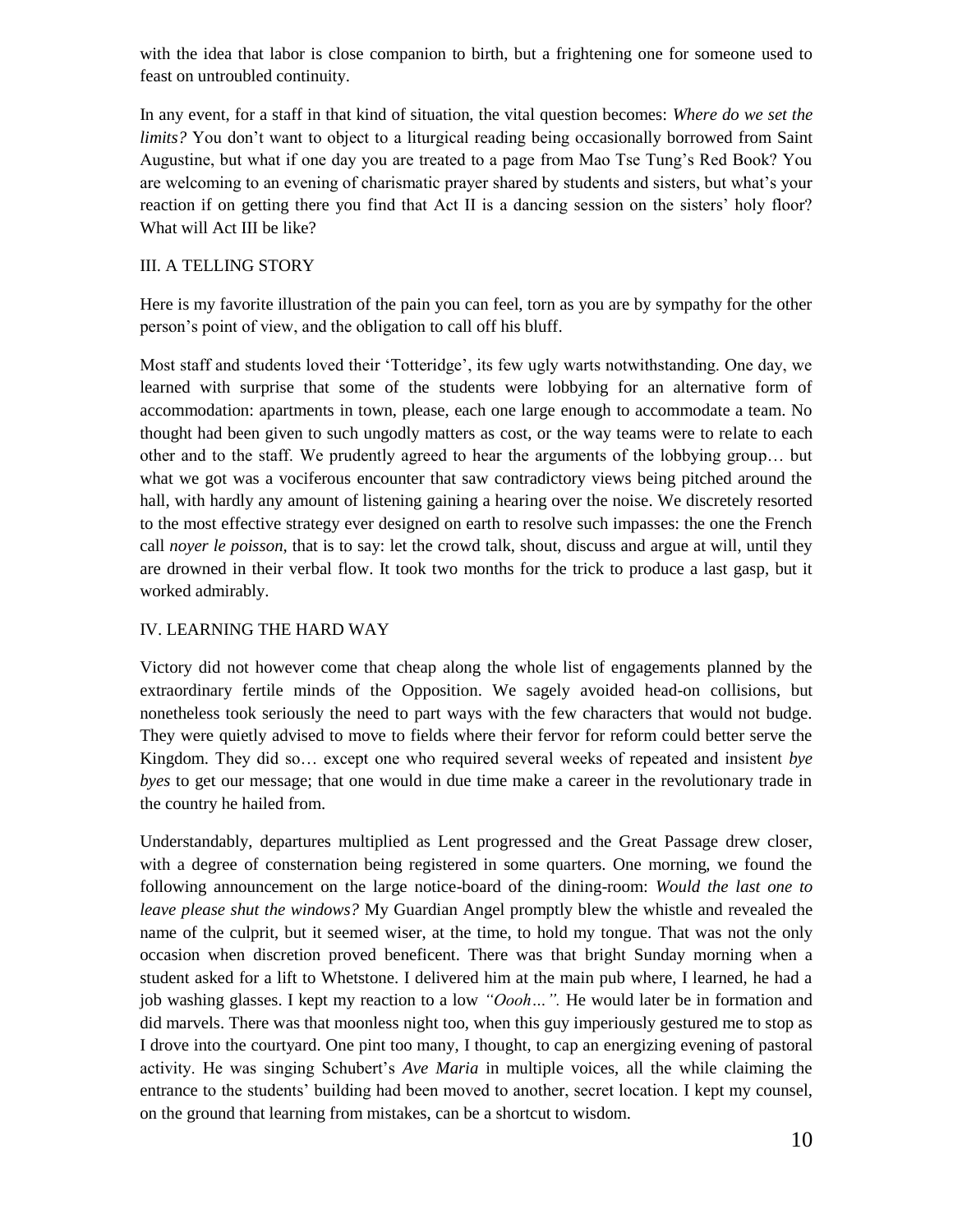*Those were the days, my friend*… but if you were prepared to advance through trial and error, they were good days.

### **September 1971 – June 1972: A TIME FOR MENDING**

It was September 1971. The event was of some importance, namely the arrival of the Philosophy students of Great Britain at the M.I.L. The context was the Institute's decision to provide an adapted syllabus of studies for students doing the Philosophy Cycle. Ours were to have their accommodation at one of the WF houses in London; they would attend courses at the MIL and benefit from a number of facilities supplied at St Edward's. This is how I got the privilege of getting to know such great personages as Francis Barnes, Terry Madden, Mike Bull, Bill Thurnbull and a couple of others whose names my memory refuses to deliver.

#### I.THE TRIUMPH OF OUR MINIMAL RULES

That particular September, the staff, strengthened by the arrival of a wise Dutchman, Piet Horsten, had a bomb of their own to explode, and they came back early to fix it. What was on their minds was an open declaration that would clarify for good the frontiers left vague, in that vast expanse of unchartered territory called in those days *experimentation;* and that, it would do for all important matters concerning life at St Edward's. One day after the opening of the term, the Rector would proclaim the said declaration to the students assembled… and add something like this: "Gentlemen, that's our message! If you want St Edward's to be your home, you are most welcome to stay, but you must abide by these rules. Should there be even one that you cannot live with, please pack your bags and move on to where you can better serve the Cause".

The declaration came to be known as THE 24 MINIMAL RULES (or was it 12?). I still regard it as one of the most colorful documents to which, as secretary, I was ever asked to pen my name; and I would readily give half my old-age pension to anyone who could let me have a copy of it. One of the rules stipulated that henceforward students' rooms were out of bound to young women. Another required the rector's permission for overnight absence. A third one, I believe, fixed a weekly minimum amount of time to be dedicated to study. And there was this pretty common sense demand that caused scandal at the Generalate: that on weekdays all students should attend at least the three Masses marked for community participation. The idea was to leave room for one lie-in per week, but one that ought not to be enjoyed on any of those three days. The *furore* was such that we had to re-instate the 7x7 maximal rule.

All in all, our bomb caused little more than a mini bang, most students having by then had enough of tiresome tug-of-wars. One or two gentlemen objected in principle to what they considered an abusive use of authority; they moved to greener fields. From then on, life went on as normal, so much so that I find it hard to recollect anything experienced as so special, that it deserves being remembered forty years down the road.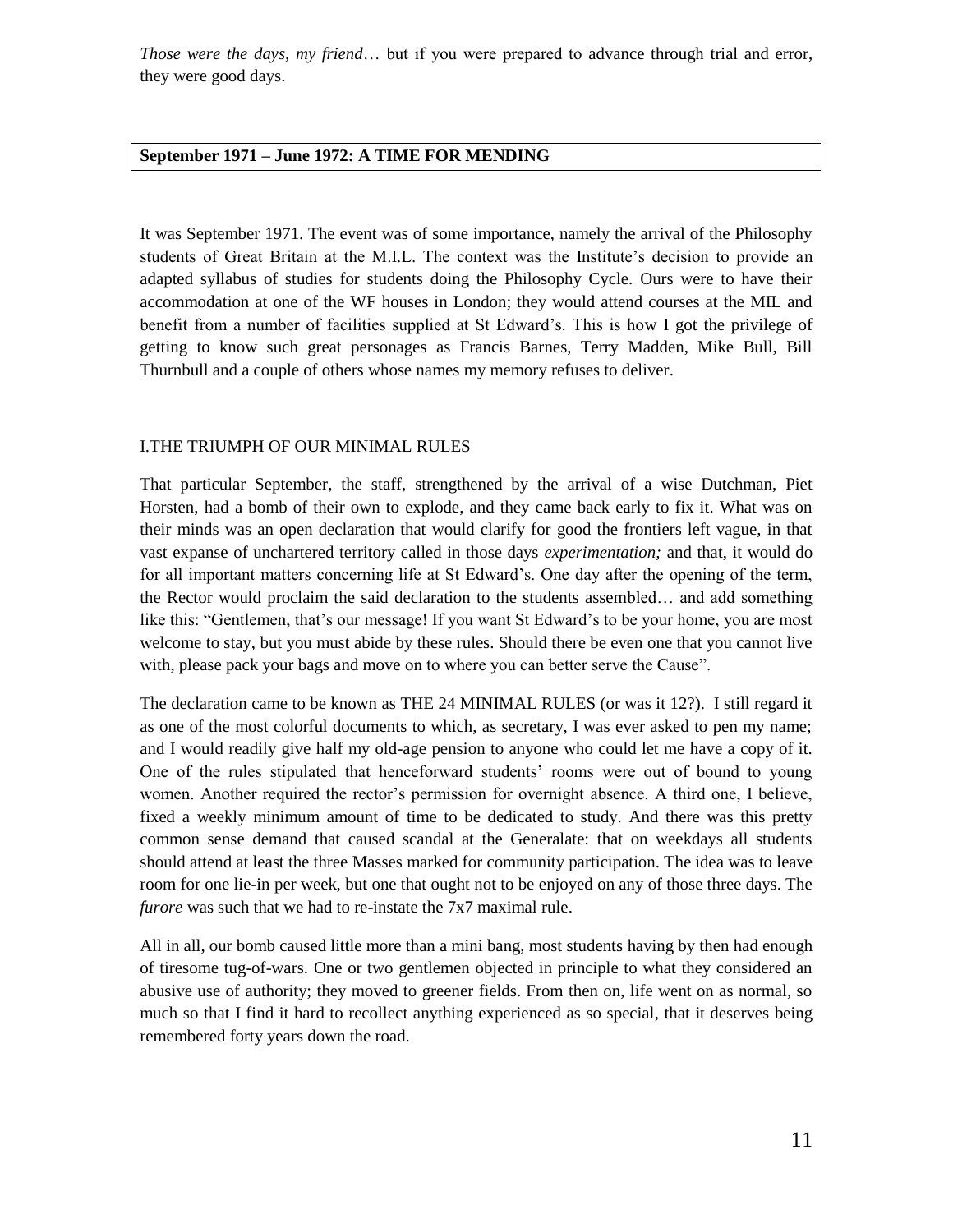#### II. LONG-TERM OPTIONS

A few initiatives were taken, however, that would have repercussions upon the training of future generations of students.

# A NEW ST EDWARD'S

In the spring of 1972, a plan was devised that would considerably modify the set-up until then called 'Totteridge': we would sell the major part of the property, including the students' building and that of the staff, as well as the chapel and the sisters' house; Oak Lodge would be retained for the Philosophy students, and a new St Edward's College would be built right behind it. That plan was in fact to become reality within a rather short period of time.

# LAUNCHING THE IDEA OF A *STAGE*

In view of the changing conditions all around, and of the interrogations caused by the departure of not a few priests and missionaries, we proposed to the General Council that students who so desired be allowed to take a year or two off from training, so as to gain a valuable experience in the line of study or work, preferably in Africa. Until then, it had been possible to apply for a 'probation year'. That kind of application was exceptional and carried the risk of a negative interpretation, for it implied serious doubt about the genuineness of one's call. Our proposal was positive and flexible. It suggested that a request for time off, originating from staff or students, would henceforward be considered normal and desirable; it would not, however, involve obligation, nor the necessity of living that period in Africa. That proposal of ours was flatly denied. Hardly two years later, it would come back with a vengeance, from the Generalate, but in the form of a compulsory 'stage', of two years, in Africa, and for all candidates. -- *How unfathomable His ways!*

# EDUCATION OR FORMATION?

Third, a choice had to be made between the two approaches to training that had developed in the remaining WF Theology Centers in Europe: St Edward's in London, and our hostels in Strasbourg. From our Totteridge point of view, the idea of 'forming' candidates and studiously shaping their minds and hearts into worthy White Fathers, called for too high a degree of intervention on the part of the staff; we also thought it unwise for staff to be team-members on an equal footing with the students, with the status of 'grand-frères'.

The approach that had taken roots at St Edward's, under Fitz's guidance, was inspired by the concept of education. It started from the conviction that each of the students had in himself, by grace and birth in God's image, the luggage he needed to develop his personality in accordance with the particularities both of his human gifts and of the divine call. The primary responsibility for discerning his vocation and walking towards its fulfillment was resolutely with him. Then there was the aspect of engagement at the level of the group. At that level too, initiative and responsibility was first with the members, with decisions made after consultation of all. One staff member was loosely linked to each group and served as adviser, giving his view when needed at the weekly meeting. Policies regarding the good of all were made by the wider community, and involved the agreement of the staff represented by the rector. The task of the staff largely consisted of offering advice and direction; also of setting limits to personal or group freedom, account being taken of the duties of each and all, of the liberty and needs of others, and of the WF policies for our whole Society.